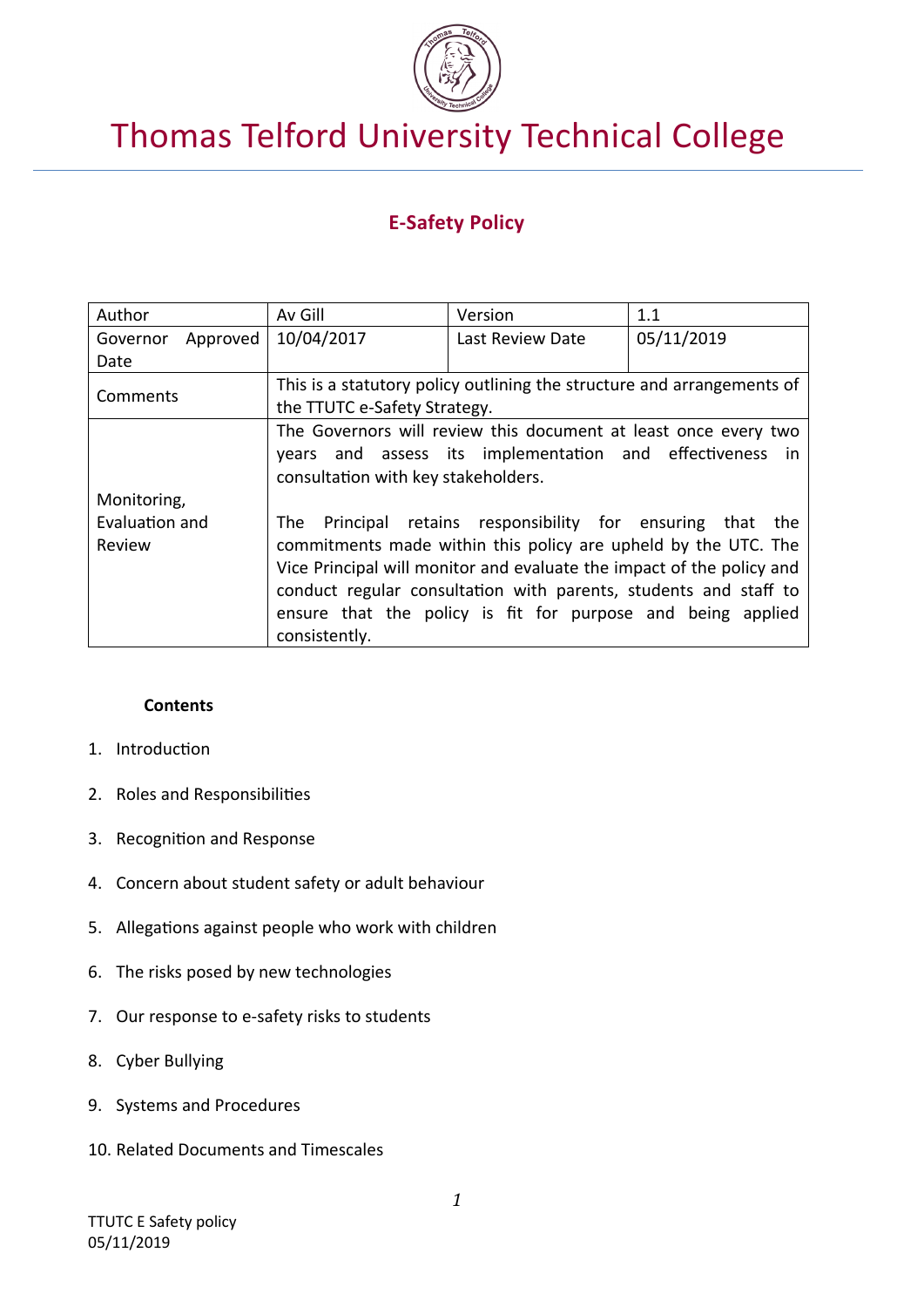- 11. Further Guidance and Support for Professionals
- 12. Further Guidance and Support for Parents and Young People
- 13. Appendices

# **Equality and Diversity Statement**

TTUTC strives to treat all its members and visitors fairly and aims to eliminate unjustifiable discrimination on the grounds of gender, race, nationality, ethnic or national origin, political beliefs or practices, disability, marital status, family circumstances, sexual orientation, spent criminal convictions, age or any other inappropriate grounds

# **1. Introduction**

- **1.1.** At TTUTC we encourage student engagement with Information and Communication Technology (ICT) as we believe that it enables them to learn, communicate and explore the world in new ways. Many young people are now skilled in using computers, games consoles, mobile phones and tablet computers. However with this new technology we also acknowledge that there are also new risks.
- **1.2.** We believe that everyone in our school community is responsible for the welfare and safety of children and it is therefore crucial that all stakeholders understand what these risks are and how we can all work together to enjoy these new technologies safely.
- **1.3.** E-Safety is essentially about creating a safe environment when using ICT. This includes the use of the internet and social networking sites. This document is intended to outline the school's approach to preventing safeguarding issues, including cyber bullying, as well as detailing how we respond to e-safety issues when they emerge.
- **1.4.** "As in any other area of life, children and young people are vulnerable and may expose themselves to danger - knowingly or unknowingly - when using the internet and other digital technologies. Indeed, some young people may find themselves involved in activities which are inappropriate or possibly illegal." Becta ICT Advice – Safeguarding Children in a Digital World.
- **1.5.** Our aim is to address these potential issues by regularly providing clear guidelines and information to students, their parents and staff about how to keep young people safe and by dealing rapidly with any emerging concerns through a consistent approach, as outlined in this document; this will invariably involve close communication with parents and where necessary, liaison with Children's Services, the Police and other relevant agencies.
- **1.6.** One of the key risks of using the internet, email or instant messaging services is that young people may be exposed to inappropriate material. This may be material that is pornographic, hateful or violent in nature; that encourages activities that are dangerous or illegal; or that is just age-inappropriate or biased. One of the key benefits of the web is that it is open to all but unfortunately this also means that for example, those with extreme political, racist, sexual or other prejudiced views are able to publicise those opinions.
- **1.7.** In the case of pornography and indecent images of children, there is no doubt that the internet plays host to a large amount of legal and illegal material. Curiosity about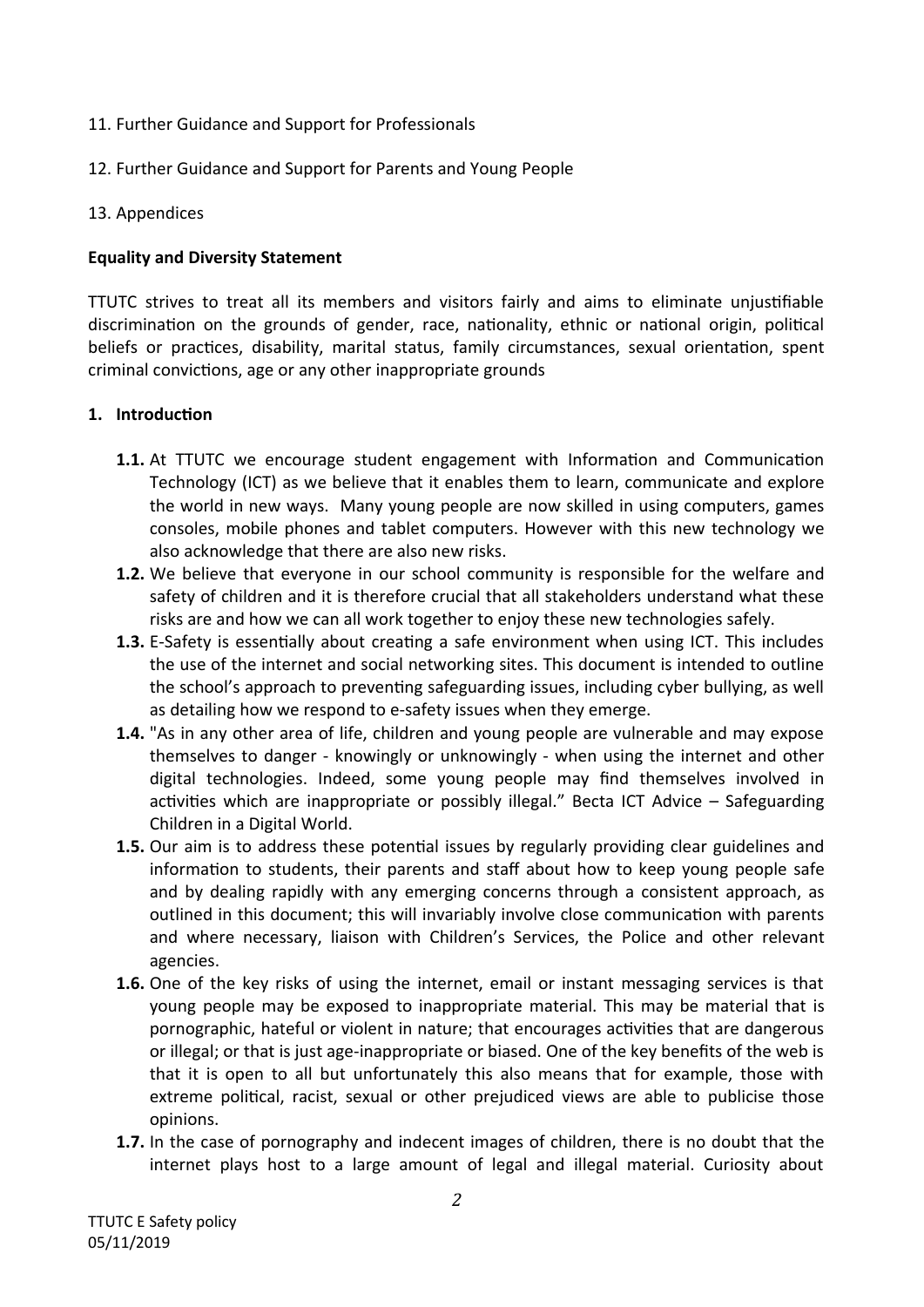pornography is a normal part of sexual development but young people may be shocked by some of the material online and it is not known what the long-term effects of exposure to such images may be. Seeking out some aspects of pornography is a criminal offence and could result in a criminal conviction.

**1.8.** The threat of physical danger is perhaps the most worrying and extreme risk associated with the use of the internet and other technologies and is probably the risk most reported by the media. A criminal minority make use of the internet and related services such as chat rooms to make contact with young people. The intention of these individuals is to establish and develop relationships with young people with the sole purpose of persuading them into relationships which can then progress to sexual activity. Child sex offenders will often target specific individuals, posing as a young person with similar interests and hobbies in order to establish an online 'friendship'. Such behaviour is known as 'grooming'.

#### **2. Roles and Responsibilities**

- **2.1.** As a school we see it as our responsibility to respond to e-safety concerns, irrespective of whether they occur inside or outside of school. Breaches to our school network protocols will be dealt with rapidly by SLT in liaison, where appropriate, with the DSL and/or other relevant pastoral leaders. However, where the school receives information of a safeguarding nature concerning online activity which has taken place outside school, the school is equally committed to engaging with the students concerned and their parents to resolve the situation. Where we feel there is an ongoing risk to a young person, Children's Services and occasionally the Police, may be contacted to provide further support.
- **2.2.** It is the responsibility of all members of our school community, including teaching and non-teaching staff, governors, volunteers and students, to prevent and tackle e-safety issues. In line with the school's Safeguarding Policy, all e-safety concerns should be shared at the earliest opportunity with the DSL (Claire Gleeson) or Deputy DSL (Pip Shaw) and in any case before the end of the school day. The DSL is responsible for ensuring that technical staff are aware of what constitutes an e-safety concern which it would be necessary to report. The DSL will report regularly to the safeguarding governor on incidents of e-safety concerns and the subsequent actions and outcomes within the school.
- **2.3.** The Principal is responsible for ensuring that e-safety concerns are monitored and that staff remain appropriately trained to respond to such concerns. It is also the responsibility of the Principal to ensure that preventative work is ongoing with students and that awareness raising among parents is ongoing.

#### **3. Recognition and Response**

- **3.1.** All members of our school community should be alert to the possibility that:
	- **3.1.1.** A child may already have been/be being abused and the images may have been distributed on the internet or by mobile telephone;
	- **3.1.2.** An adult or older child may be grooming a child for sexual abuse, including for involvement in making abusive images. This process can involve the child being shown abusive images;
	- **3.1.3.** An adult or older child may be viewing and downloading child sexual abuse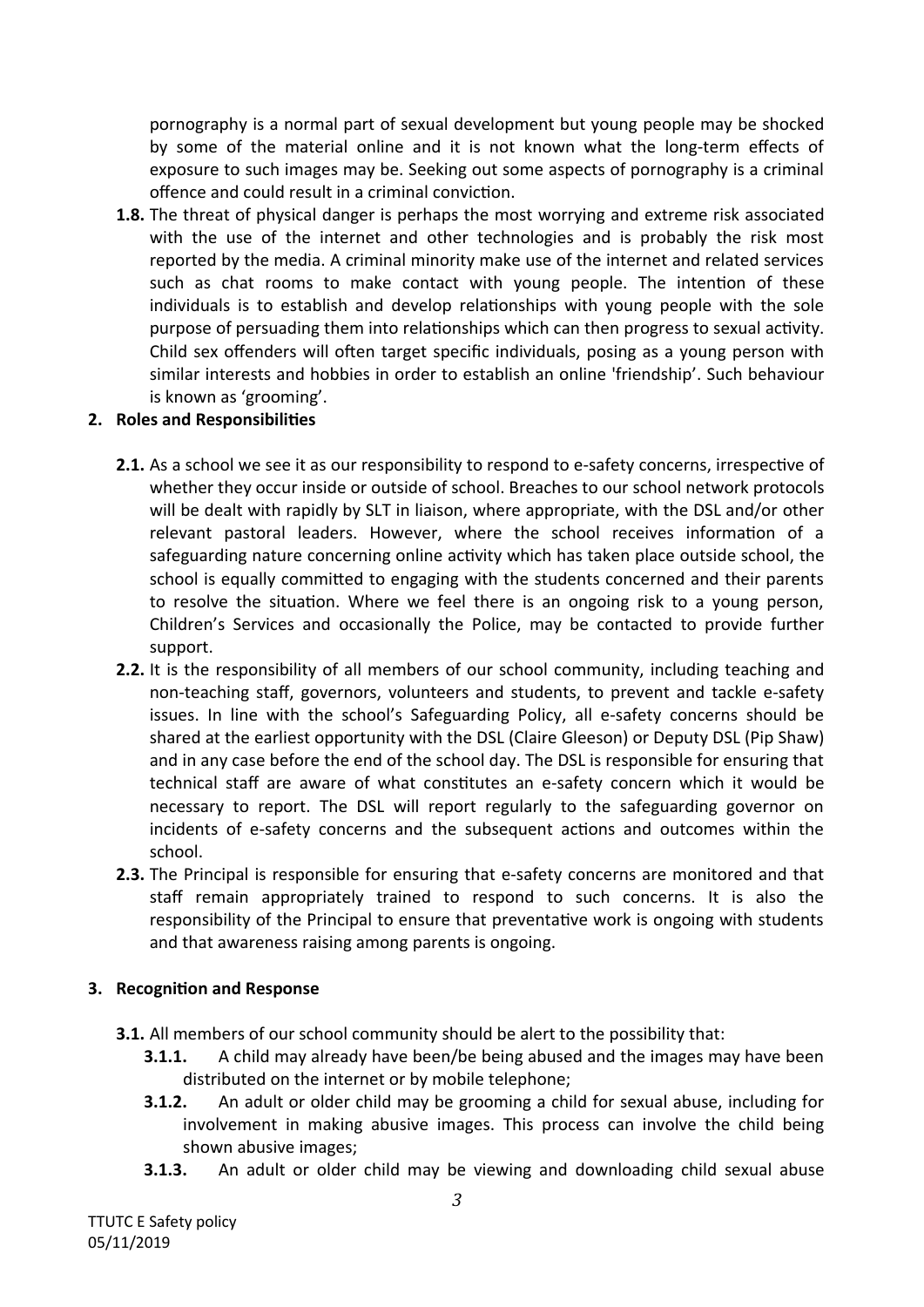images.

# **4. Concern about Student Safety or Adult Behaviour**

- **4.1.** Any member of staff who has a concern about any safeguarding issue should complete a safeguarding referral form (available in workrooms, general office and attached to the safeguarding policy) and inform the Designated Safeguarding Lead (DSL) or one of the Deputy DSLs as a matter of urgency and before the end of the school day. A concern should be shared even where there is no evidence to support it.
- **4.2.** The DSL/Deputy DSL should follow the procedure set out in the school's Safeguarding Policy to assess whether a referral should be made to Children's Services.
- **4.3.** If a decision is made not to refer to Children's Services, the school will still keep a record of the concerns in the student's Safeguarding file for reference should further concerns emerge at a later date.
- **4.4.** Where specific children are identified as abused in the production of indecent images of children, a Section 47 Enquiry should be carried out by Children's Services and TTUTC will work closely with Children's Services, fully sharing information, to support the students throughout this time.
- **4.5.** It is important to be aware that the child may not want to acknowledge his/her involvement in such behaviour or admit their abusive nature and may resist efforts to be offered protection. This should not be a deterrent and TTUTC will work closely with other agencies in order to continue to monitor and assess the nature and degree of any risk to the child.
- **4.6.** Where there is concern about an adult, but there is no identifiable child, a referral will be made to the Police and to Children's Services, enabling them to initiate an investigation.

# **5. Allegations Against People Who Work With Children**

- **5.1.** All members of our school community should be aware of their responsibility to follow safeguarding procedures if they have a concern that adult staff members or volunteers may be accessing indecent images of children. Employees of the school are regularly made aware of the Whistleblowing Policy and the Principal must follow Wolverhampton Safeguarding Children's Board interagency procedures in dealing with such allegations. The Local Authority Designated Officer (Paul Cooper) holds the responsibility for ensuring that allegations against members of staff are properly investigated. TTUTC follows the guidance of the local authority and WSCB procedures in all cases where it is alleged that a person who works with children has:
	- **5.1.1.** behaved in a way that has harmed a child, or may have harmed a child;
	- **5.1.2.** possibly committed a criminal offence against or in relation to a child;
	- **5.1.3.** behaved toward a child or children in a way that indicates she or he is unsuitable to work with children.
- **5.2.** In operating the WSCB procedures the school must consider whether the allegation can be properly investigated if the person concerned remains in work. Schools can seek advice about suspension and alternatives to suspension but the final decision remains with the school. It would be very unusual for the school not to take the advice of WSCB and if it were to do so, WSCB may decide to take the issue to the education secretary.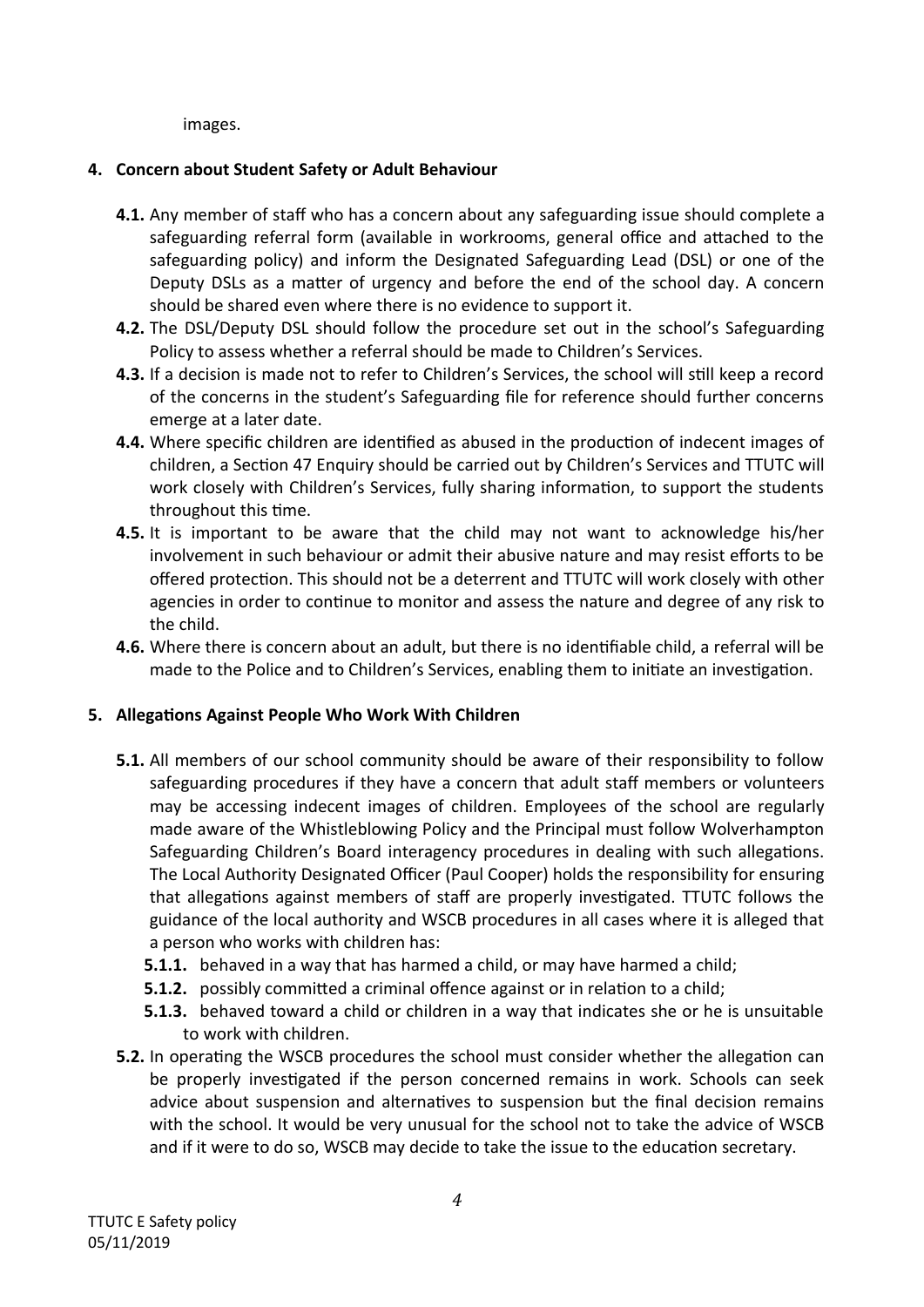- **5.3.** It is important that individuals suspected of accessing, creating or downloading indecent images of children are not alerted prior to the police undertaking their investigations as they may destroy computer evidence at work or home. This has implications for managing allegations against people who work with children and means individuals may not initially be fully informed of reasons for their suspension.
- **5.4.** Research into investigations of adults accessing child abuse images has identified that professional staff accessing such images may have access to children both in their occupation and in their personal lives. In such cases, a section 47 strategy discussion (Children Act 1989) will consider the need to assess risk both in relation to the occupation and in relation to the risk to any child within the family of the individual concerned. The Principal and/or the DSL will be involved in this strategy meeting.

#### **6. The Risks Posed By New Technology**

- **6.1.** As with many new or and emerging technologies, the internet has brought unfamiliar challenges, some of which create actual or potential dangers for children and young people. New technologies have offered children and young people revolutionary advances in communication with their peers and with the world. However, they also afford an opportunity for misuse and abuse. The main risks are in relation to sexual exploitation and the use of technology to bully and record physical abuse.
- **6.2.** Some of the most common risks to children and young people are as follows:

#### **6.2.1. Children viewing adult pornography**

**6.2.1.1.** Children & young people often access adult pornography. However, the persistent viewing of material which is degrading, violent or sadistic or beyond the realms of normal curiosity can affect how young people can think about intimacy, themselves and their values and attitudes towards relationships and sexual development. Adult pornography can also be used by adults or young people as part of a grooming process.

#### **6.2.2. Children abused through using the Internet and mobile phones**

- **6.2.2.1.** New technologies such as chat rooms and SMS are often used by those wanting to sexually exploit children and young people. These perpetrators often exploit young people who are vulnerable by grooming them.
- **6.2.2.2.** Children can be coerced to take part in sexual activity online by abusers who employ specific conversational techniques. The grooming process is no different from that used by abusers offline. However, the whole abusive episode takes place online without physical contact between the child and perpetrator. The most common place for targeting these children is in social networking sites and chat rooms. When discovered, children will often deny any such activities, due to both the grooming process and the shame that many children feel when discovered doing something that have been told not to reveal and about which they feel deep humiliation and fear.

#### **6.2.3. Young people creating and sending indecent images of themselves to others**

**6.2.3.1.** Occasionally young people choose, or are coerced, into creating and sending indecent images of themselves to others. This can sometimes be vulnerable individuals who have been made to feel special and have been convinced that the other person involved loves them or is attracted to them. Often the other individual might promise to delete the images or to keep them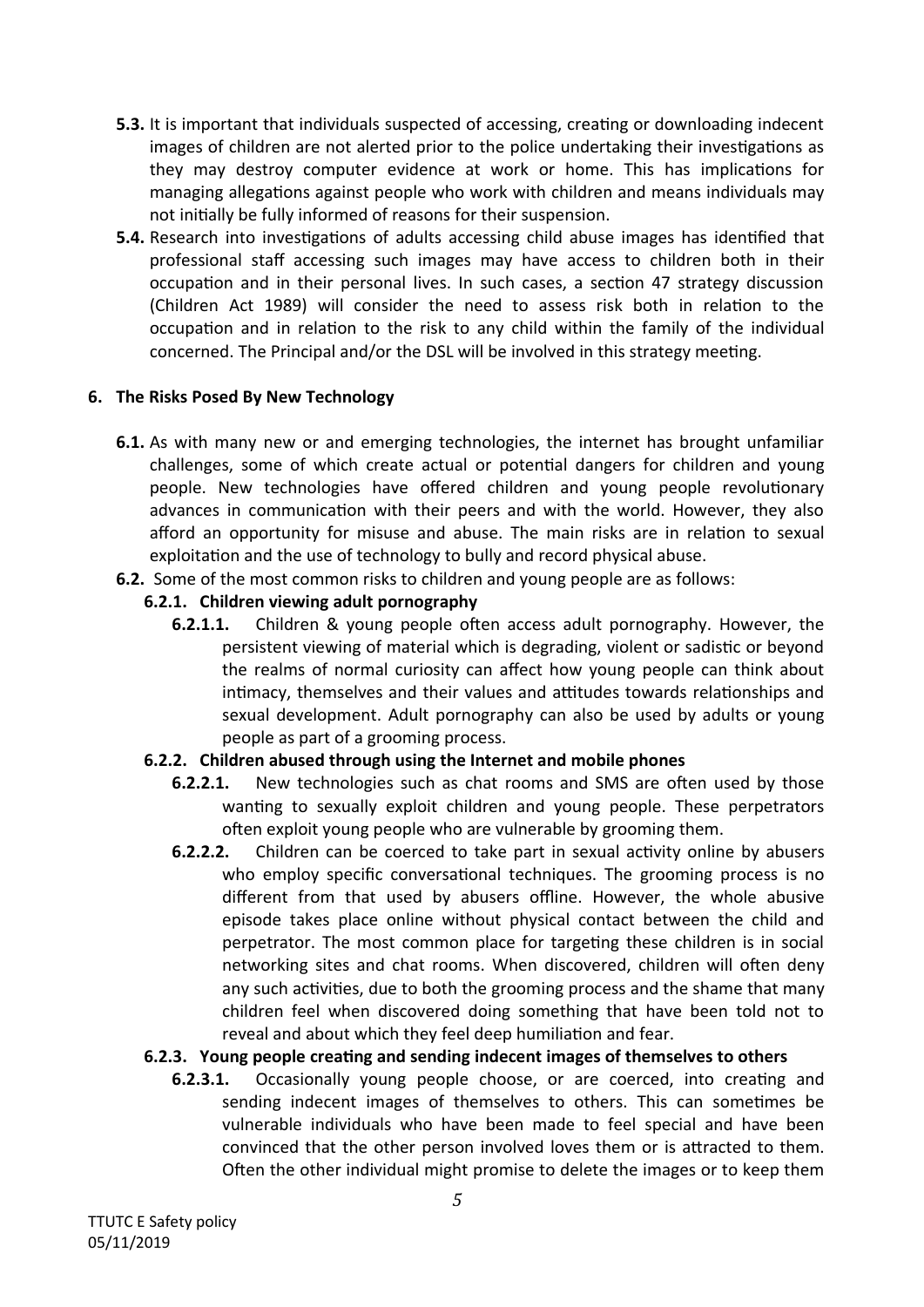secret. This can lead to considerable distress for the victim if the abuser then choses to publicise the images. It can also result in blackmail if the victim says no to creating and sending further, more explicit images.

- **6.2.4. Children, who create, view or download sexually abusive images of other children**
	- **6.2.4.1.** Although some children plan to and purposefully download these images, others may have been forced to do so by peer group pressure or they may have been introduced to these sites by predatory adults as part of grooming for sexual abuse.

# **6.2.5. Young people creating or placing images of other young people online**

**6.2.5.1.** The use of the internet as a tool for bullying is also becoming increasingly common. 'Happy slapping' and other recorded physical assaults, for example, can be carried out with the intention of humiliating, compromising or exploiting the young person who is the subject of the image.

# **6.3. Children groomed online for sexual abuse offline**

**6.3.1.** It is an offence to groom a child. Sometimes children are befriended online by individuals with the sole purpose of gaining their trust. Often they may lie about their age and background to appeal to the young person, building up their trust until a point when they can suggest that they meet. While this is rare, research shows that in the UK, over eight million children have access to the internet and a significant proportion of these children (one in twelve) have met in person with someone who they first met online.

# **6.4. Children made the subject of child abuse images or pseudo-images**

- **6.4.1.** Children who are the subject of child abuse images may suffer incalculable trauma which may affect them for the rest of their lives. Perpetrators often use strategies to inhibit children disclosing the abuse: children may be shown abusive images of other children or their own abusive images in an attempt to normalise the activity; abusers may encourage children to place images of themselves or friends online; victims may be encouraged to be proactive in either their own sexual abuse or that of other children.
- **6.4.2.** Pseudo images may be created of particular children by the technological manipulation of existing photographs, art or cartoons. These images often have the same impact on the victim as non-pseudo images.

# **7. Our response to e-safety risks to students**

- **7.1.** In all cases of e-safety concern, TTUTC follows the school's Safeguarding Policy to ensure concerns are reported appropriately as a matter of urgency and on the same day of a concern emerging, to the DSL or the DDSL. Where a risk is deemed to exist, parents, Children's Services and where appropriate, the Police will be informed. An assessment will usually be carried out by Children's Services to ensure that victims are fully protected and that the behaviour of child perpetrators is fully addressed.
- **7.2.** Where it is felt that an ongoing risk is not a concern, the school is likely, usually following advice from Children's Services, to deal with the issues directly with students and their parents. This may involve meetings with students and parents whereby boundaries/ restrictions to internet access may be imposed. The school may choose to involve external agencies such as the Police or the Sexually Inappropriate Behaviour Service (SIBS) as a way of educating young people further about risk, online safety. For child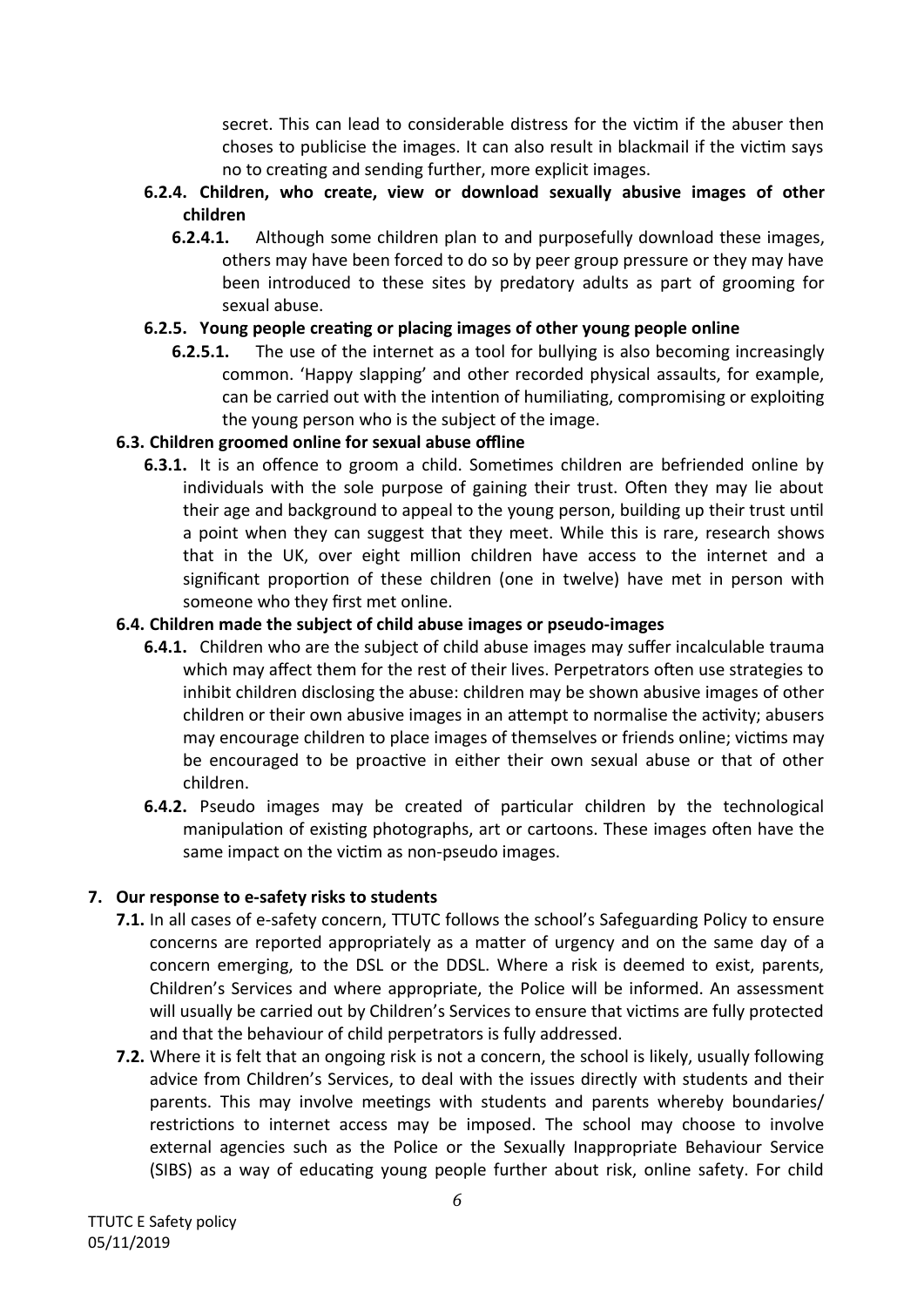perpetrators, this may involve work which focuses on respecting themselves and others. Additionally, short courses run by our school counsellor or our school Student Welfare Leader may be used to educate, with the intention of altering perceptions and behaviour.

- **7.3.** Education is the key to minimising the online risks to students. Self & Society sessions and Assemblies throughout the year are used regularly to educate students on appropriate online behaviour. These sessions address the school's moral and ethical stance, provide information for victims and their families and friends of where to go and what will happen next, as well as outlining the consequences for perpetrators.
	- **7.3.1.** These sessions address the following:
		- **7.3.1.1.** our approach to cyber bullying, with specific reference to our Anti Bullying Policy;
		- **7.3.1.2.** the safe use of social media, including utilising privacy settings and the pitfalls of sharing personal information and photographs;
		- **7.3.1.3.** the significance and consequences of their online behaviour, including digital footprints, legal sanctions and career prospects;
		- **7.3.1.4.** online stranger danger, including how to recognise and report suspicious activity;
		- **7.3.1.5.** the school's response to online behaviour that may bring the school or its members into disrepute.
		- **7.3.1.6.** awareness of the dangers of 'live streaming' via current apps and social media sites in relation to cyber bullying and youth produced sexual imagery.
	- **7.3.2.** The Child Exploitation and Online Protection Centre (CEOP, http://www.ceop.police.uk/) brings together law enforcement officers and specialists from children's charities and industry to tackle online child sexual abuse. CEOP provides a dedicated 24 hour online facility for reporting instances of online child sexual abuse. CEOP's 'Report Abuse' button is on the home page of our school's website and every year students are informed of how to use this facility to report online abuse.
	- **7.3.3.** Annual training for all staff and new staff induction sessions, highlight the school's Social Networking Policy which informs all staff of our expectations in terms of protecting their identity and upholding an online presence that is appropriate to their professional position. All staff are made aware that it is a breach of our Social Networking Policy to have students as 'friends' on social media and that students and staff members should not communicate via personal telephone or email accounts. Staff are also made aware that their online posts which may bring the school into disrepute are not acceptable under the Social Networking Policy.
	- **7.3.4.** Online training for parents and carers address e-safety issues associated with social media and online communities. These articles outline the measures parents can take to educate and protect their children at home as well as informing them of the school's approach in terms of prevention and response to concerns.

#### **8. Cyber-Bullying**

**8.1.** Bullying may be defined as deliberately hurtful behaviour, usually repeated over a period of time, where it is difficult for those bullied to defend themselves. In school we use the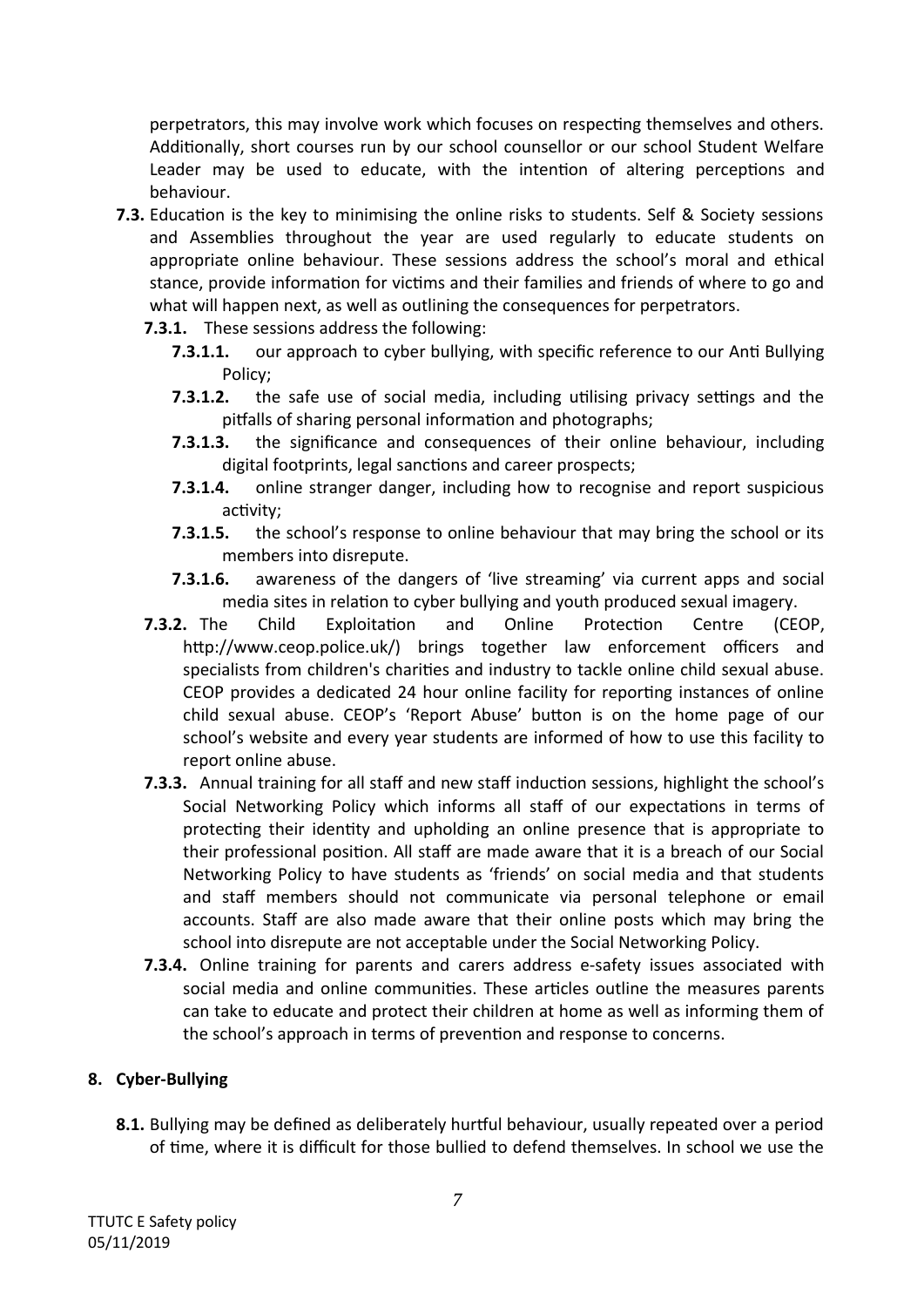definition 'Several Times on Purpose (STOP)', It can take many forms but the main types are:

- **8.1.1.** physical (e.g. hitting, kicking, theft)
- **8.1.2.** verbal (e.g. racist or homophobic remarks, threats, name-calling)
- **8.1.3.** emotional (e.g. isolating an individual from the activities and social acceptance of their peer group)
- **8.2.** "The damage inflicted by bullying (including cyberbullying via the internet) can frequently be underestimated. It can cause considerable distress to children, to the extent that it affects their health and development or, at the extreme, causes them significant harm (including self-harm). All settings in which children are provided with services or are living away from home should have in place rigorously enforced antibullying strategies." (Paragraph 11.57, Working Together 2010).
- **8.3.** New technologies have offered children and young people innovative advances in communication with their peers and with the world. However, they also afford an opportunity for misuse and abuse. Bullying through technology (cyber-bullying) can be devastating for the victim and unlike in the real world, the victim can be targeted at any time day or night, home or school.
- **8.4.** Bullying can include emotional and/or physical harm to such a degree that it constitutes significant harm.
- **8.5.** All staff at TTUTC are aware of the need to be alert to cyber bullying and in line with our Conduct and Anti Bullying Policy, staff are expected to report all instances of bullying, including racist and homophobic bullying, to the Student Welfare Leader or SLT, who will address these issues as a matter of urgency.
- **8.6.** More serious cases of bullying or ongoing bullying following intervention should be discussed with the school's DSL/DDSL and could involve making a referral to Children's Services. Separate referrals for assessment and support may be made in respect of both child victim and child abuser.
- **8.7.** The DSL and other staff are trained in recognising the differences between bullying and peer on peer abuse. The DSL will be involved in all reports of bullying / peer on peer abuse to quality assure the judgements being determined by staff dealing with the issue.
- **8.8.** Where the bullying involves an allegation of crime (threats of assault, theft, harassment) a referral may be made to the police.
- **8.9.** Information about good practice in anti-bullying strategies (real & virtual) for schools, can be accessed at;
	- 8.9.1. [https://www.education.gov.uk/publications/standard/publicationDetail/Page1/DFE-](https://www.education.gov.uk/publications/standard/publicationDetail/Page1/DFE-RR098)[RR098](https://www.education.gov.uk/publications/standard/publicationDetail/Page1/DFE-RR098)

#### 9. **Systems and Procedures**

**9.1. Infrastructure** – Procedures are in place to protect the school and its students from a malicious cyber-attack. All computer equipment is protected by the security of the school. All external doors to buildings are locked. Visitors to the site are booked in. Servers, PBX and network storage are kept in locked rooms with restricted access. Network communications equipment is kept in locked cabinets. The school network is protected behind a Firewall to protect from external malicious attack.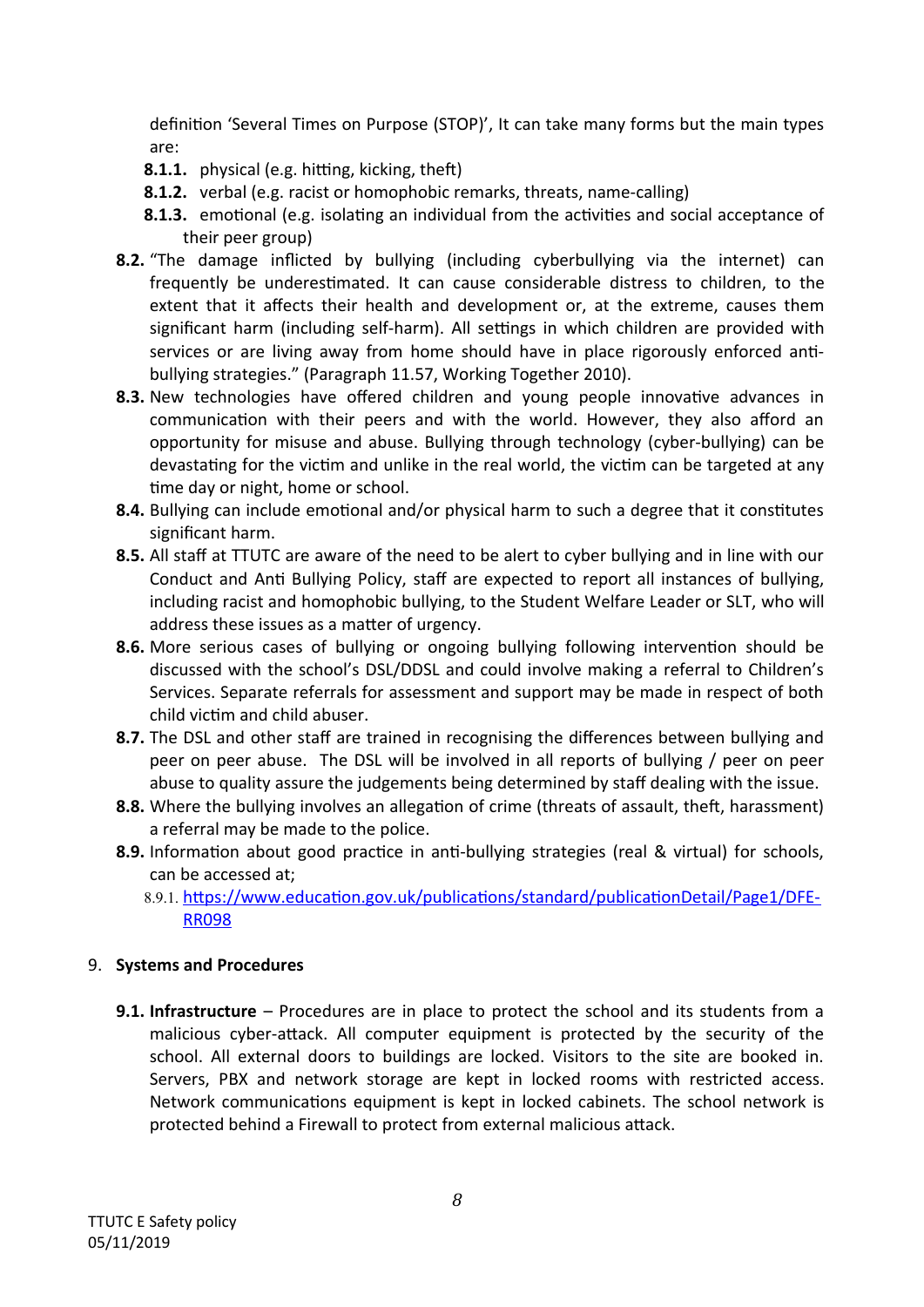- **9.2.** Access to Servers and Network is limited to a few school technical staff and the selected ICT support company. Individual user ids are used and are protected with strong passwords that change monthly.
- **9.3.** Any attempt internally at unauthorised access to servers is logged by the forensic software.
- **9.4.** All user data is backed up daily. Critical servers are backed up weekly.
- **9.5.** The school uses VLANs to restrict activity and access as appropriate.
- **9.6. Downloading software** In order to prevent unauthorised users downloading software on school devices, laptops and desktop PCs are protected by user names and passwords. Students are automatically blocked from downloading software and virus guards are installed so that staff who download software can do so safely.
- **9.7. Passwords and security** Access to school networks and devices is controlled through careful password procedures, whereby students are required to have passwords of a good strength, before setting strong passwords of six characters which include upperand lower-case letters. Additionally, each user has a home folder on the server which cannot be accessed by other users. Students and staff also have access to their own designated shared areas which contain resources.
- **9.8.** School IT induction for staff ensures that they are briefed on the dangers of viruses and attachments. Emails are regularly sent out reminding staff of the need to be vigilant.

**9.9 External service providers** – The school is cautious in using external internet services and as such, for third party vendors, it is required that any internet access for students is only provided through the school's internet filter and forensic software.

- **9.9.1** The school employ the services of 'Impero'. This company have monitoring clients on all devices that capture concerns so that the DSL can review.
- **9.10 Guest access** Procedures are in place to provide internet access to temporary staff such as trainee teachers, through temporary user IDs. Guest wifi is also available to allow guest access to the internet but not the local school network. This is provided through a 'ticketing system'.
- **9.10.1 Internet filtering** The school uses 'Sophos', a Firewall hardware package, to filter internet content. This is run on a proxy in school. All internet traffic goes through the Sophos firewall so that the websites are filtered and monitored. Forensic Monitoring Solutions software provides a forensic logging ability and inappropriate use or attempt is logged. These logs are actively monitored. The logging also applies to staff but is not actively reviewed.
- **9.10.2** Students are limited by blocking lists which restrict content. However different levels of blocking can be applied to different year groups. This is done on a request basis, linked to curriculum needs.
- **9.10.3** Students and staff who attempt to access a blocked site are informed by a Sophos screen message. Additionally, the Acceptable Use Agreement includes statements on logging and monitoring of school ICT equipment.

**9.11.3.** Should a member of staff require the temporary lifting of a website restriction they are required to inform the ICT technician in school and the information is logged.

**9.12 Monitoring digital platforms** - user logins, user printing, user door access, internet access and inappropriate activity on PCs and laptops are all monitored and reported to the appropriate school leader if concerns arise.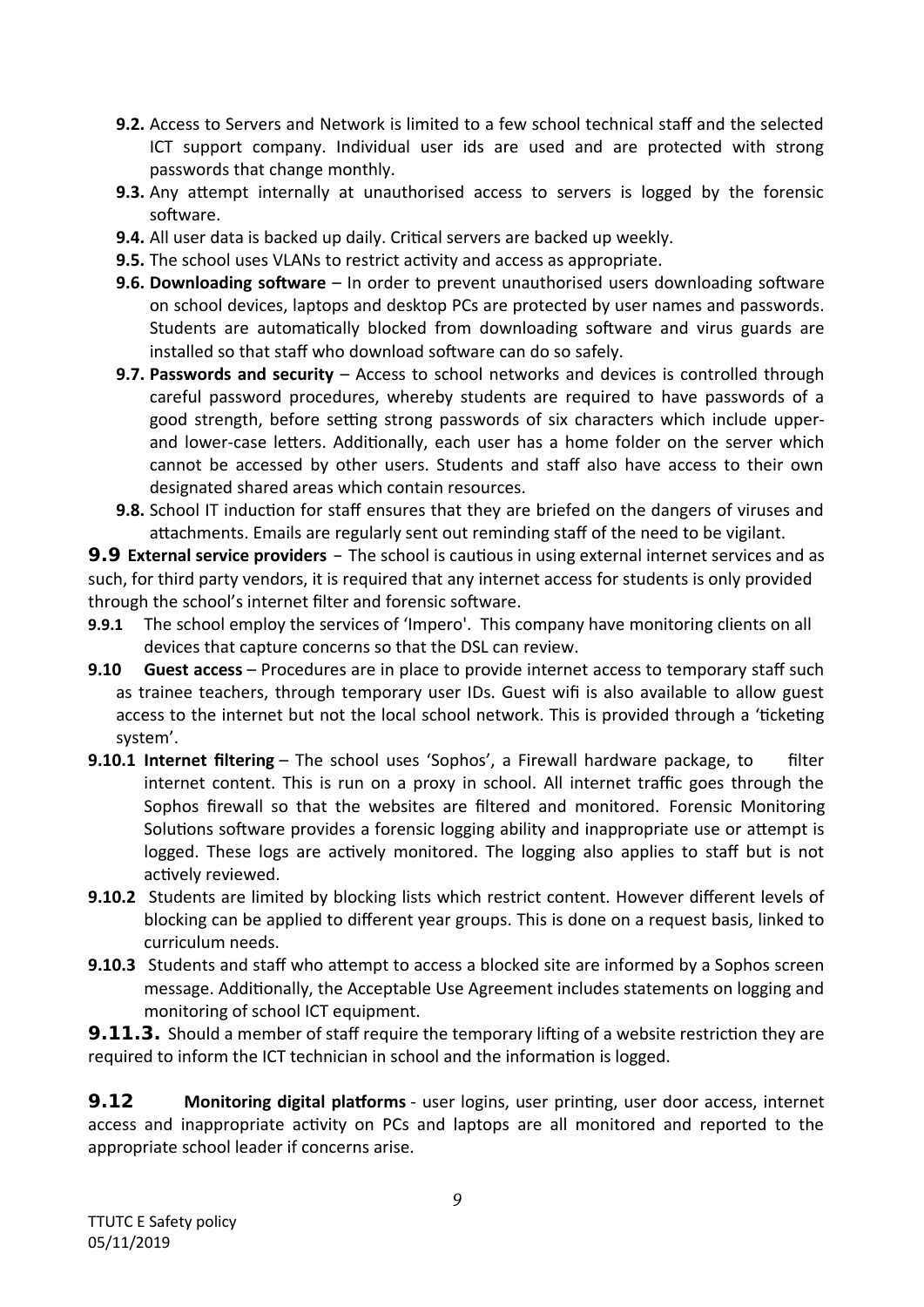#### **10 Related Documents and Timescales**

**10.9** This policy should be read in conjunction with the following policies and procedures:

- **10.9.1** Safeguarding Policy
- **10.9.2** Student Conduct Policy
- **10.9.3** Anti-Bullying Policy
- **10.9.4** Social Networking Policy
- **10.9.5** Whistleblowing Policy
- **10.9.6** Acceptable Use Policy –Staff
- **10.9.7** Acceptable Use Policy Students

#### **11 Further guidance and support (For Professionals)**

- 11.1 Wolverhampton Safeguarding Children Board; <https://www.wolverhamptonsafeguarding.org.uk/>
- 11.2 On this inter-agency web-site there is specific web-site information designed to offer support and guidance. [https://www.wolverhamptonsafeguarding.org.uk/safeguarding](https://www.wolverhamptonsafeguarding.org.uk/safeguarding-children-and-young-people/i-work-with-children-young-people-families/bullying-and-e-safety)[children-and-young-people/i-work-with-children-young-people-families/bullying-and-e](https://www.wolverhamptonsafeguarding.org.uk/safeguarding-children-and-young-people/i-work-with-children-young-people-families/bullying-and-e-safety)[safety](https://www.wolverhamptonsafeguarding.org.uk/safeguarding-children-and-young-people/i-work-with-children-young-people-families/bullying-and-e-safety)
- 11.3 The UK Council for Child Internet Safety (UCCIS) ukccis brings together over 160 stakeholders from across the internet safety spectrum who have come together to work in collaboration for the good of children and families. <http://www.education.gov.uk/>
- 11.4 The Child Exploitation and Online Protection Centre (CEOP), brings together law enforcement officers, specialists from children's charities and industry to tackle online child sexual abuse. CEOP provides a dedicated 24 hour online facility for reporting instances of online child sexual abuse. [www.ceop.police.uk](http://www.ceop.police.uk/)
- 11.5 Think U Know a website for professionals (and children, young people and parents) full of information and resources about staying safe online. [http://www.thinkuknow.co.uk](http://www.thinkuknow.co.uk/)
- 11.6 Barnardo's "Just One Click" Report [http://www.barnardos.org.uk](http://www.barnardos.org.uk/)
- 11.7 The Virtual Global Taskforce (VGT) was created in 2003 as a direct response to lessons learned from investigations into online child abuse around the world. It is an international alliance of law enforcement agencies working together to make the Internet a safer place. [www.virtualglobaltaskforce.com](http://www.virtualglobaltaskforce.com/)
- 11.8 The Internet Watch Foundation This is an organisation, which works with the Police and Internet Service Providers to trace those responsible for putting harmful or illegal material on the web. It also encourages web surfers who find harmful or illegal material to report it. [http://www.iwf.org.uk](http://www.iwf.org.uk/)
- 11.9 The Black Country and Birmingham "Stop it Now!" Campaign. [http://www.stopitnow.org.uk](http://www.stopitnow.org.uk/)
- 11.10 For more information on tackling bullying go to: [http://www.education.gov.uk/aboutdfe/advice/f0076899/preventing-and-tackling](http://www.education.gov.uk/aboutdfe/advice/f0076899/preventing-and-tackling-bullying/what-is-bullying%20)[bullying/what-is-bullying](http://www.education.gov.uk/aboutdfe/advice/f0076899/preventing-and-tackling-bullying/what-is-bullying%20) and and the state of the state of the state and and state of the state of the state of the state of the state of the state of the state of the state of the state of the state of the state of the s <http://www.education.gov.uk/schools/pupilsupport/behaviour/bullying>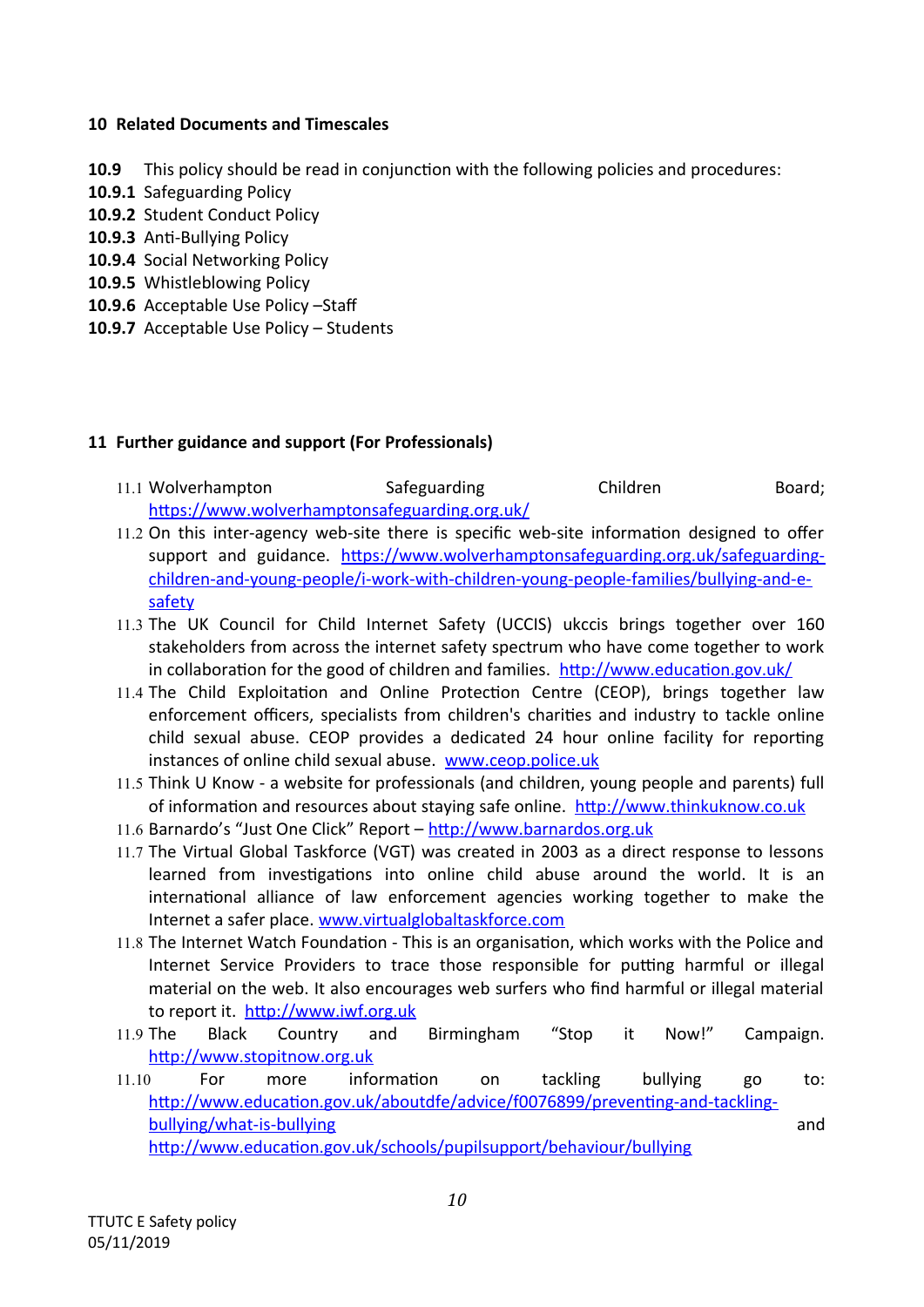11.11 The How 2 Be Safety Centre – Set up by the former head of CEOP to support students and staff in keeping young people safe on the internet. <https://h2bsafetycentre.com/>

#### 12 **Further Guidance and Support (For Parents and Young People)**

- 12.1 The following information gives advice to parents and children in terms of considering the dangers and managing risks, as well as information about computer software and supervised chat rooms etc.
	- 12.1.1 Think U Know a website for children, young people, parents and professionals full of information about staying safe online. [http://www.thinkuknow.co.uk](http://www.thinkuknow.co.uk/)
- 12.2 Clever Click Click Clever Click Safe Code has been designed to act as an everyday reminder of simple good behaviours, to help children and their carers to avoid common risks online.<http://clickcleverclicksafe.direct.gov.uk/index.html>
- 12.3 The How 2 Be Safety Centre Set up by the former head of CEOP to support students and staff in keeping young people safe on the internet.<https://h2bsafetycentre.com/>



Appendix A

#### **Student & Parent Acceptable Use Agreement**

#### **UTC Policy**

Digital technologies have become integral to the lives of children and young people, both within and outside of school. These technologies are powerful tools, which open up new opportunities for everyone. These technologies can stimulate discussion, promote creativity and stimulate awareness of context to promote effective learning. Young people should have an entitlement to safe internet access at all times.

*This Acceptable Use Agreement is intended to ensure:*

- that young people will be responsible users and stay safe while using the internet and other digital technologies for educational, personal and recreational use.
- that UTC systems and users are protected from accidental or deliberate misuse that could put the security of the systems and will have good access to digital technologies to enhance their learning and will, in return, expect the *students / pupils* to agree to be responsible users.

#### **Acceptable Use Policy Agreement**

I understand that I must use UTC systems in a responsible way, to ensure that there is no risk to my safety or to the safety and security of the systems and other users.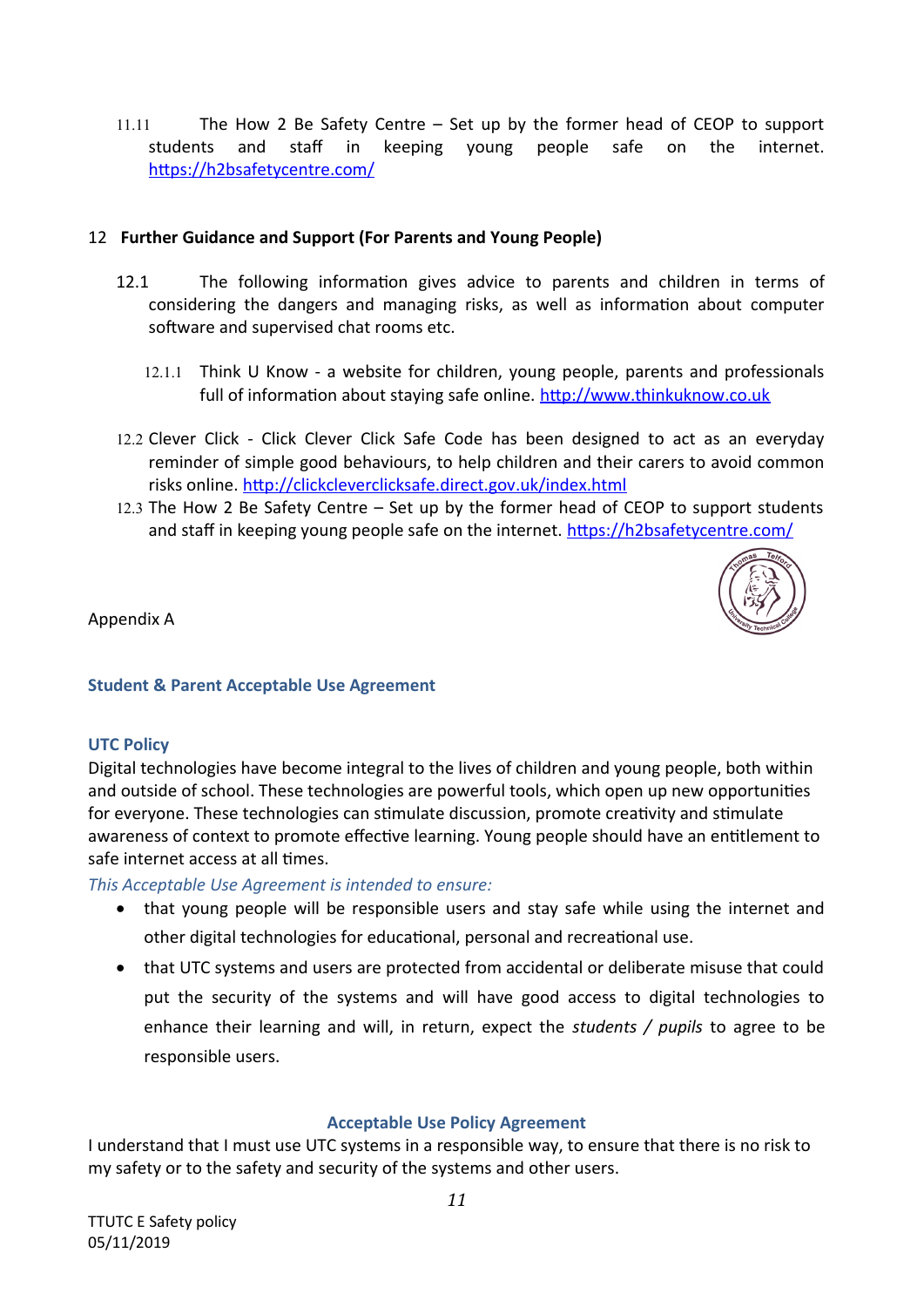#### *For my own personal safety:*

- I understand that the UTC will monitor my use of the systems, devices and digital communications.
- I will keep my username and password safe and secure I will not share it, nor will I try to use any other person's username and password. I understand that I should not write down or store a password where it is possible that someone may steal it.
- I will be aware of "stranger danger", when I am communicating on-line.
- I will not disclose or share personal information about myself or others when on-line (this could include names, addresses, email addresses, telephone numbers, age, gender, educational details, financial details etc )
- If I arrange to meet people off-line that I have communicated with on-line, I will do so in a public place and take an adult with me.
- I will immediately report any unpleasant or inappropriate material or messages or anything that makes me feel uncomfortable when I see it on-line.

#### *I understand that everyone has equal rights to use technology as a resource and:*

- I understand that the UTC systems and devices are primarily intended for educational use and that I will not use them for personal or recreational use unless I have permission.
- I will not try (unless I have permission) to make large downloads or uploads that might take up internet capacity and prevent other users from being able to carry out their work.
- I will not use the UTC systems or devices for on-line gaming, on-line gambling, internet shopping, file sharing, or video broadcasting (eg YouTube), unless I have permission of a member of staff to do so.

#### *I will act as I expect others to act toward me:*

- I will respect others' work and property and will not access, copy, remove or otherwise alter any other user's files, without the owner's knowledge and permission.
- I will be polite and responsible when I communicate with others, I will not use strong, aggressive or inappropriate language and I appreciate that others may have different opinions.
- I will not take or distribute images of anyone without their permission.

# *I recognise that the UTC has a responsibility to maintain the security and integrity of the technology it offers me and to ensure the smooth running of the UTC:*

 I will only use my own personal devices (mobile phones / USB devices etc) within the UTC if I have permission. I understand that, if I do use my own devices in the UTC, I will follow the rules set out in this agreement, in the same way as if I was using UTC equipment.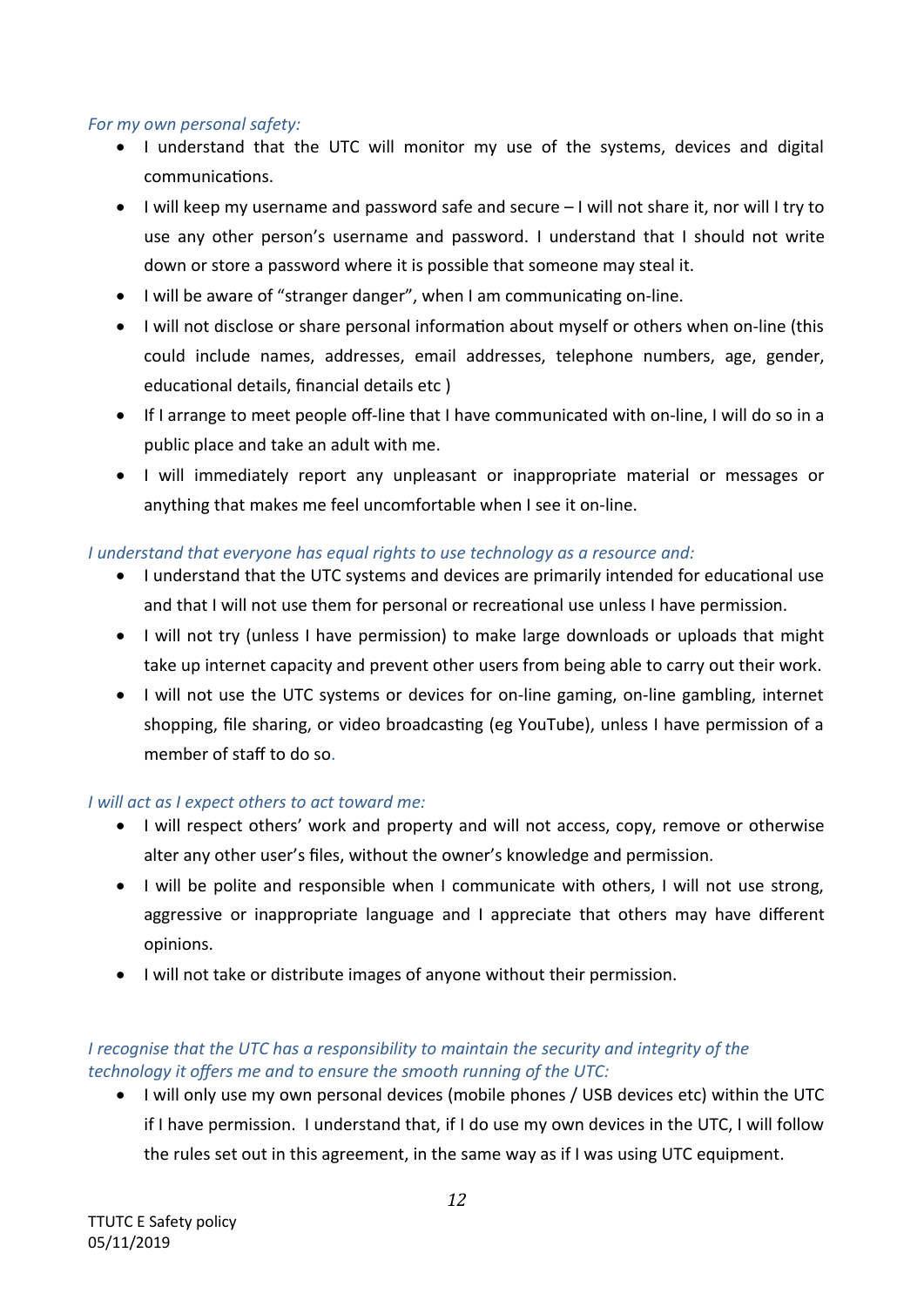- I understand the risks and will not try to upload, download or access any materials which are illegal or inappropriate or may cause harm or distress to others, nor will I try to use any programmes or software that might allow me to bypass the filtering / security systems in place to prevent access to such materials.
- I will immediately report any damage or faults involving equipment or software, however this may have happened.
- I will not open any hyperlinks in emails or any attachments to emails, unless I know and trust the person / organisation who sent the email, or if I have any concerns about the validity of the email (due to the risk of the attachment containing viruses or other harmful programmes)
- I will not install or attempt to install or store programmes of any type on any UTC owned device, nor will I try to alter computer settings.
- I will only use social media sites with permission and at the times that are allowed.

# *When using the internet for research or recreation, I recognise that:*

- I should ensure that I have permission to use the original work of others in my own work
- Where work is protected by copyright, I will not try to download copies (including music and videos)
- When I am using the internet to find information, I should take care to check that the information that I access is accurate, as I understand that the work of others may not be truthful and may be a deliberate attempt to mislead me.

# *I understand that I am responsible for my actions, both in and out of the UTC:*

- I understand that the UTC also has the right to take action against me if I am involved in incidents of inappropriate behaviour, that are covered in this agreement, when I am out of the UTC and where they involve my membership of the UTC community (examples would be cyber-bullying, use of images or personal information).
- I understand that if I fail to comply with this Acceptable Use Policy Agreement, I will be subject to disciplinary action. This may include loss of access to the UTC network / internet, detentions, suspensions, contact with parents and in the event of illegal activities involvement of the police.

**Please complete the sections on the next page to show that you have read, understood and agree to the rules included in the Acceptable Use Agreement. If you do not sign and return this agreement, access will not be granted to UTC systems and devices.**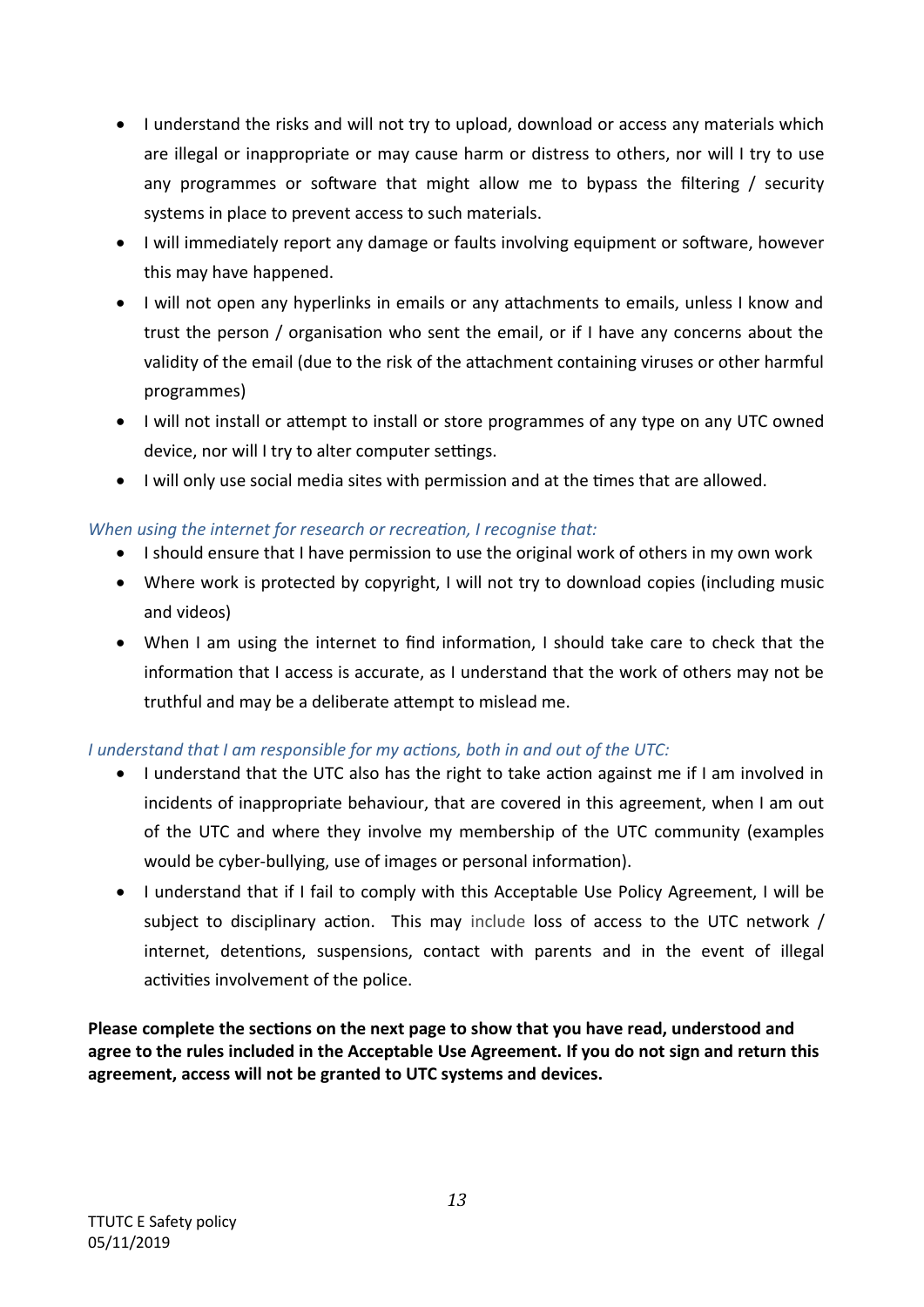# Student / Pupil Acceptable Use Agreement Form

This form relates to the *Student* Acceptable Use Agreement, to which it is attached. Please complete the sections below to show that you have read, understood and agree to the rules included in the Acceptable Use Agreement. If you do not sign and return this agreement, access will not be granted to UTC systems.

I have read and understand the above and agree to follow these guidelines when:

- I use the UTC systems and devices (both in and out of UTC)
- I use my own devices in the UTC (when allowed) e.g. mobile phones, gaming devices USB devices, cameras etc.
- I use my own equipment out of the UTC in a way that is related to me being a member of this UTC eg communicating with other members of the UTC, accessing email, VLE, website etc.

| Name of Student: (BLOCK CAPITALS) |  |  |  |  |
|-----------------------------------|--|--|--|--|
| Signed:                           |  |  |  |  |
| Date:                             |  |  |  |  |

#### *Parent / Carer Countersignature*

| Name of Parent: (BLOCK CAPITALS) |  |
|----------------------------------|--|
| Signed:                          |  |
| Date:                            |  |

|                 | <b>Username</b> | For office use |             | <b>Date</b> |  |
|-----------------|-----------------|----------------|-------------|-------------|--|
| <b>Username</b> |                 |                | <b>Date</b> |             |  |